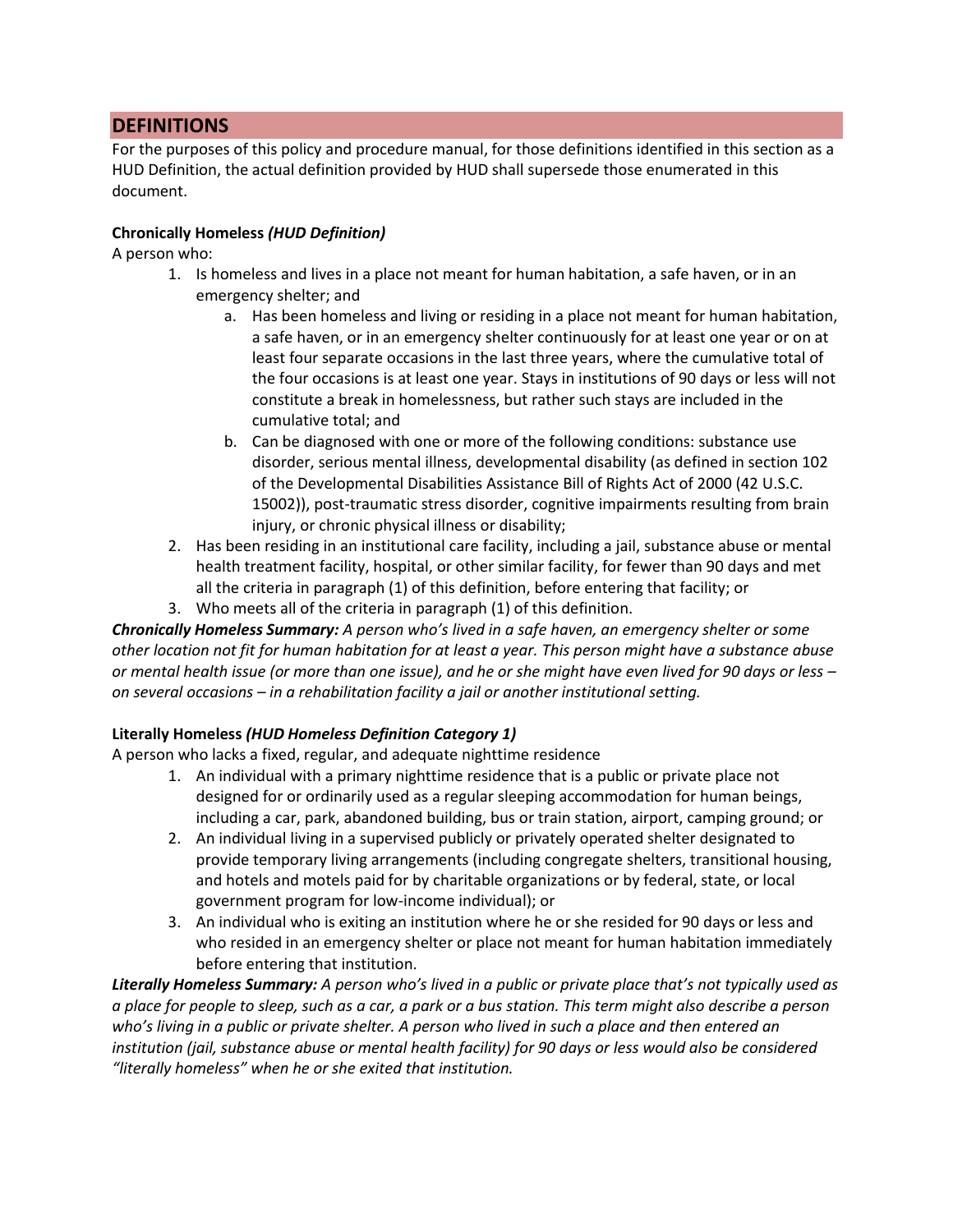#### **At imminent risk of homelessness** *(HUD Homeless Definition Category 2)*

A person who will imminently lose their housing (within 14 days) and become literally homeless

#### **Homeless under other Federal statutes** *(HUD Homeless Definition Category 3)*

A person defined as "homeless" by other federal statute (e.g., Dept. of HHS, Dept. of Ed.)

#### **Homeless because fleeing domestic abuse or violence** *(HUD Homeless Definition Category 4)*

A person fleeing or attempting to flee domestic violence, stalking, dating violence, or sexual assault

#### **At Risk of Homelessness**

*Category 1*: A person who:

- a. Has an annual income below 30% of median income for the area; AND
- b. Does not have sufficient resources or support networks immediately available to prevent them from moving to an emergency shelter or another place defined in Category 1 of the "homeless" definition; AND Meets one of the following conditions:
	- i. Has moved because of economic reasons 2 or more times during the 60 days immediately preceding the application for assistance; OR
	- ii. Is living in the home of another because of economic hardship; OR
	- iii. Has been notified that their right to occupy their current housing or living situation will be terminated within 21 days after the date of application for assistance; OR
	- iv. Lives in a hotel or motel and the cost is not paid for by charitable organizations or by Federal, State, or local government programs for people with low-income; OR
	- v. Lives in an SRO or efficiency apartment unit in which there reside more than 2 persons or lives in a larger housing unit in which there reside more than one and a half persons per room; OR
	- vi. Is exiting a publicly funded institution or system of care; OR
	- vii. Otherwise lives in housing that has characteristics associated with` instability and an increased risk of homelessness, as identified in the recipient's approved consolidated plan.

*Category 2:* A child or youth who does not qualify as homeless under the homeless definition, but qualifies as homeless under another Federal statute *Category 3:* An unaccompanied youth who does not qualify as homeless under the homeless definition but qualifies as homeless under section 725(2) of the McKinney-Vento Homeless Assistance Act, and the parent(s) or guardian(s) or that child or youth if living with him or her.

*At Risk of Homelessness Summary: According to HUD, there are three different ways to define whether a person is considered "at risk of homelessness." In Category 1, a person is at risk of homelessness if his or her income is 30% below the community's median income and if that person doesn't have in the community a network of support – such as family, close friends or faith community – who might help house them to prevent them from going to a shelter. Coupled with these two circumstances must be at least one more factor from among the seven described in the HUD definition of Category 1, these factors include whether the person has moved 2 or more times in the last 60 days, whether they are currently living with friends and whether they are 21 days or less from losing the right to stay where they live. Categories 2 and 3 help define under what circumstances children or youth can be defined as "at risk of*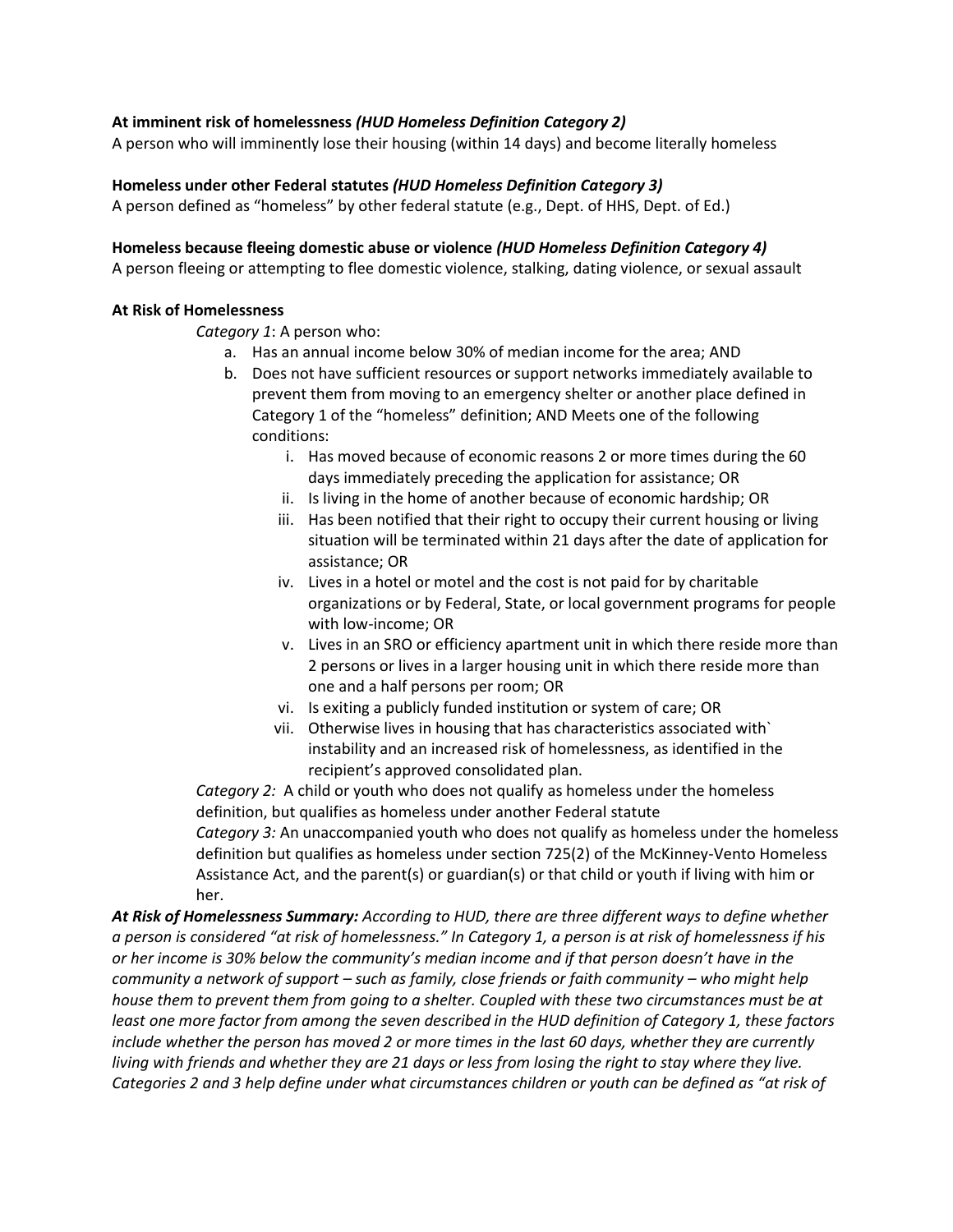## *homelessness", offering them additional access to services if they don't qualify through protection from other laws.*

**1. Disability** (HUD Definition) - HUD defines a person with disabilities as a person who:

- 1. Has a disability as defined in Section 223 of the Social Security Act (42 U.S.C.423), or
- 2. Is determined by HUD regulations to have a physical, mental, or emotional impairment that:
	- a. is expected to be of long, continued, and indefinite duration;
		- b. substantially impedes his or her ability to live independently; and
		- c. is of such a nature that more suitable housing conditions could improve such ability, or
- 3. Has a developmental disability as defined in the Developmental Disabilities Assistance and Bill of Rights Act (42 U.S.C. 15002(8)), or
- 4. Has the disease acquired immunodeficiency syndrome (AIDS) or any conditions arising from the etiologic agent for acquired immunodeficiency syndrome (HIV).

To qualify for low income housing under HUD public housing and Section 8 programs, the definition does not include a person whose disability is based solely on any drug or alcohol dependence.

**2. Homeless Management Information System (HMIS) -** A Homeless Management Information System is an electronic web-based data collection and reporting tool designed to record and store person-level information on the characteristics and service needs of people experiencing homelessness throughout a Continuum of Care (CoC) jurisdiction. Usage of the HMIS is mandated by the U.S. Department of Housing and Urban Development (HUD) for any program receiving CoC or ESG funds.

**3. Homelessness Prevention -** Recipients and subrecipients located in HUD-designated High Performing Communities (HPCs) may use CoC Program funds for homelessness prevention assistance for individuals and families at risk of homelessness. The services under this component may include housing relocation and stabilization services as well as short- and medium-term rental assistance to prevent an individual or family from becoming homeless. Through this component, recipients and subrecipients may help individuals and families at-risk of homelessness to maintain their existing housing or transition to new permanent housing. Homelessness prevention must be administered in accordance with 24 CFR part 576. *Agencies in Orange County do not yet have funding to provide homelessness prevention.*

**4. Housing First** – Housing First is not a "program" but a system-wide orientation that follows a basic principle that supports the fundamental importance of transitioning people experiencing homelessness back to permanent housing as quickly as possible and helping people maintain housing. Orange County's responses to homelessness reflect this "Housing First" principle.

# **5. Permanent Supportive Housing (PSH)** –

Long-term rental assistance and services designed for people who are chronically homeless, or for people with serious mental illnesses or other disabilities who need support to live stably in their communities. These services can include case management, substance abuse or mental health counseling, advocacy, and assistance in locating and maintaining employment. PSH uses the Housing First model to move people into permanent housing as quickly as possible and aims to help people retain their housing. Best practice PSH incorporates client choice and a varying level of services that can ramp up or down depending on client needs.